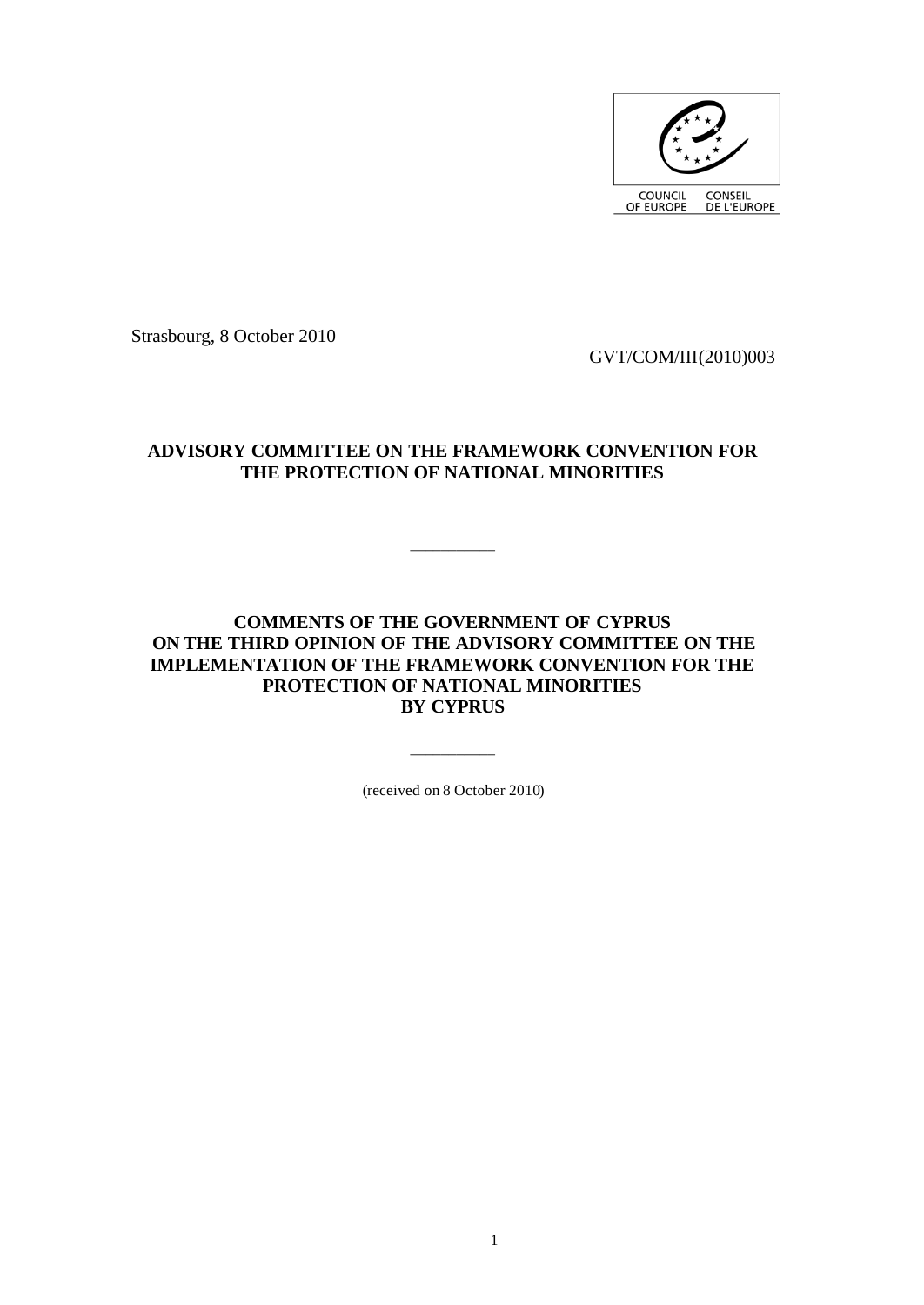## **COMMENTS OF THE GOVERNMENT OF THE REPUBLIC OF CYPRUS ON THE THIRD OPINION ON CYPRUS BY THE ADVISORY COMMITTEE ON THE FRAMEWORK CONVENTION FOR THE PROTECTION OF NATIONAL MINORITIES.**

Document ACFC/OP/III(2010)002, adopted on 19 March 2010

The following general remarks (as Part I of the present document) focus on certain points in the Third Opinion on Cyprus which are considered as problematic. Comments in Parts II and III further below provide updates on some of the recommendations made that are of immediate interest and reflect the positive evolution of Government policies, though a full proper update and any further responses to the Advisory Committee's recommendations are reserved for a future (Fourth) national Report by Cyprus. The present Comments should be (published and) read in tandem with the Opinion, given the fact that there is no possibility for correcting it prior to being made public, but also, most importantly, with a view to avoiding repeating similar *lacunae* in future Opinions.

#### **I –GENERAL REMARKS:**

1. The Government of the Republic of Cyprus regrets to note that despite the impressive breadth and depth of coverage of the Third Opinion, some of its views and key concerns communicated to the Secretariat on time were not adequately taken into consideration.

2. The text under reference contains inaccuracies as to the terminology used, in addition to probably inadvertent omission, obscuration and obfuscation of significant facts. These may well lead to reduced awareness and to misinterpretation regarding both the actual situation on the ground and the responsibilities of Cyprus under the Framework Convention.

Examples of the aforementioned would include the following lacunae:

a) The cumulative use of terms such as "*territory not under government control*", (paragraphs §§9, 15, 36 note 2, 68, 82 note 14, 85, 98, 100, 108, 170, 172, 179), "*two territories*", (§68), "*in the course of the conflict*", (§108), "*settlement of the conflict*", (§§9, 12, 35), "*once the conflict is settled*", paragraph 12, "*villages… are… inaccessible*", paragraph (§§68, 171), may allude to but in no way describes in a clear factual manner the reality of the situation in Cyprus, which is the continued division by force of arms resulting from illegal invasion and military occupation of almost 37% of the island´s territory since 1974, in violation of the founding Treaties international law and the UN Charter.

The Republic of Cyprus had already indicated the need for precision and consistency in its Comments on the preceding two Opinions of the Advisory Committee, (2001 and 2007), and indicated the use of the appropriate terms "*occupied areas*" or "*areas not under the effective control of the Government* ", to designate the territory illegally occupied by Turkey. (Cf: **doc GVT/COM/II(2007)005 dated 9 July 2008, especially §§ 5 and 6** )

Furthermore, although the Third Opinion examines measures solely taken by the Republic of Cyprus, in many instances there seems to be no distinction between the obligations and responsibilities of the Republic of Cyprus and the responsibilities of the occupying power regarding religious groups and the exercise of their rights.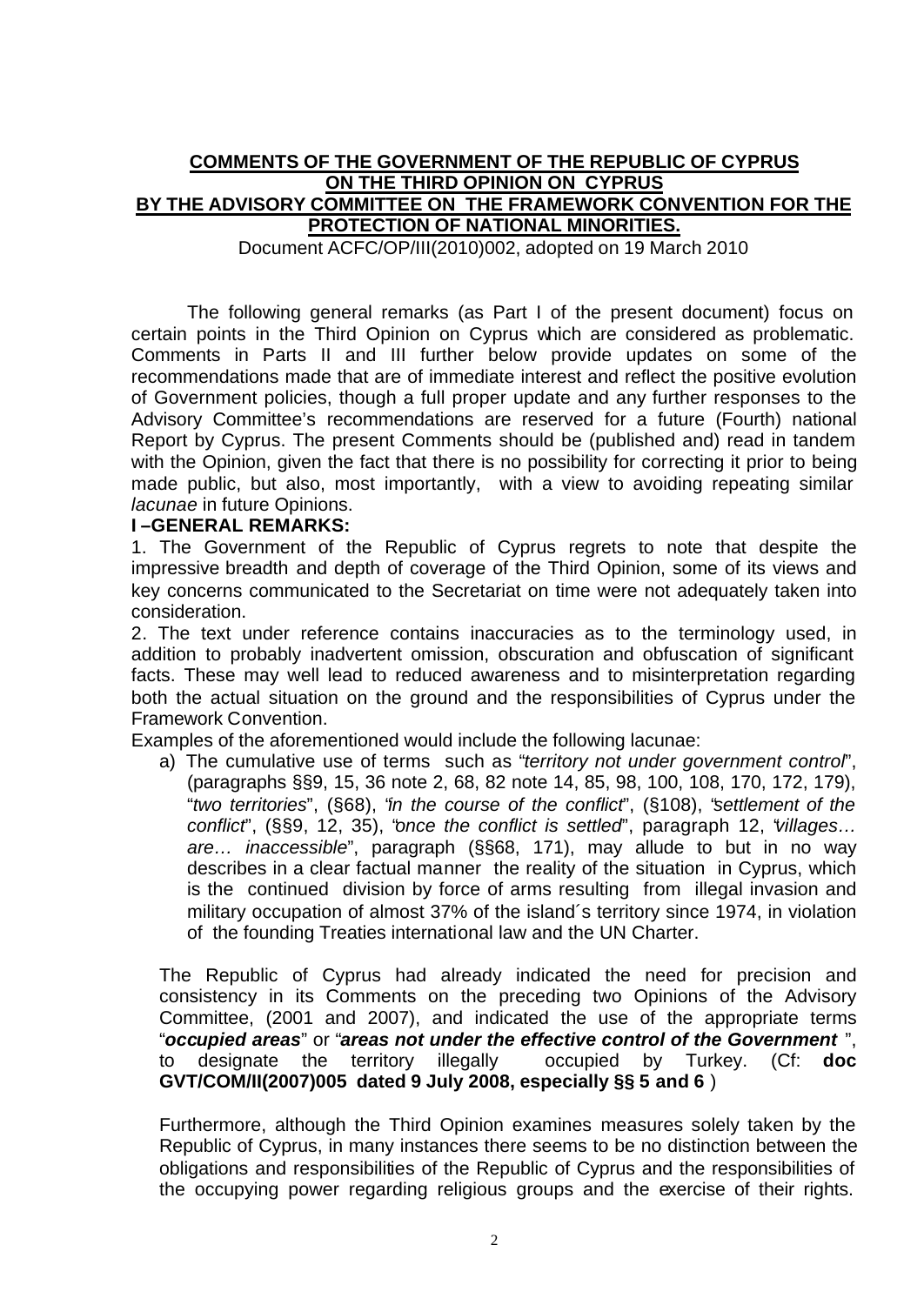Indeed, the persistent violations of the right of free movement, the right of property and the usurpation and continued illegal exploitation of properties in the occupied areas seem to be attributable to Cyprus, the country occupied, rather than to Turkey, the occupying power actually responsible.

Instances of this problematic approach include the issue of properties (§80 : mentioned as hindering smooth relations between the two communities), the issue of difficulties religious groups encounter when they exercise their right of free movement between areas under the effective control of the Government and the occupied areas (§§ 62, 68, 171,189), the suggestion to facilitate movement between areas under government control and occupied areas (§ 172), the fact that the Maronites right to inherit properties is not recognised in practice in the occupied areas (§ 68).

- b) The unfortunate combination of *in abstracto* references to *political and other*  developments, and especially to the ron-solution of the Cyprus conflict (§§ 80, 185) as being a significant impediment to changing some provisions relating to the rights of minorities and (by implication) having a (negative) impact on the Government?s policy related to minority protection. This is far from being the case as, despite being impeded, the Government continues consistently with policy making in conformity with its international obligations .
- c) The inclusion of references to Turkish Cypriot citizens of the Republic without express clarification that they are *not* members of a national minority within the meaning of the Framework Convention.

 3. As indicated in Pamphlet No. 8 of the UN Guide for the Council of Europe´s Framework Convention for the Protection of National Minorities, minority situations differ greatly from country to country and, consequently, require different approaches. According to the said UN Guide, the CoE Convention is described as a "Framework" convention due to its "programmatic" provisions, which establish principles and objectives, guiding States in protecting their national minorities.

 4. ?s indicated in the Third Report by Cyprus, Turkish Cypriots are not a national minority within the context of the Framework Convention. As citizens of the Republic of Cyprus, they enjoy fully and equally all the rights and protections afforded under the Constitution and the laws of the Republic of Cyprus and Human Rights instruments binding on Cyprus.

 5. The Framework Convention is not and cannot be relevant or applicable to citizens of Cyprus not belonging to a nationally recognised minority. Any information or assistance or facilitation provided to the members of the Advisory Committee outside the scope of the Convention is for the sake of completeness of information as to the varied positive measures the Government has adopted over the years and continues to pursue so as to ensure that its Turkish Cypriots citizens, whether resident in territory within its effective control or in the occupied areas, are assisted as and when necessary in the fullest realisation and enjoyment of their rights.

 6. It is indeed important to note that while the Third Opinion focuses on the areas under the effective control of the Government, it inadvertently obscures the fact that beyond the full and equal enjoyment of their rights, Turkish Cypriot citizens enjoy specifically designed or privileged access to all Government services, irrespective of their area of residence.

This can involve priority access e.g. to public medical services (including treatment abroad) or to services dealing with welfare or regarding their civic status. This approach applies also in terms of cultural outreach and provision of information by state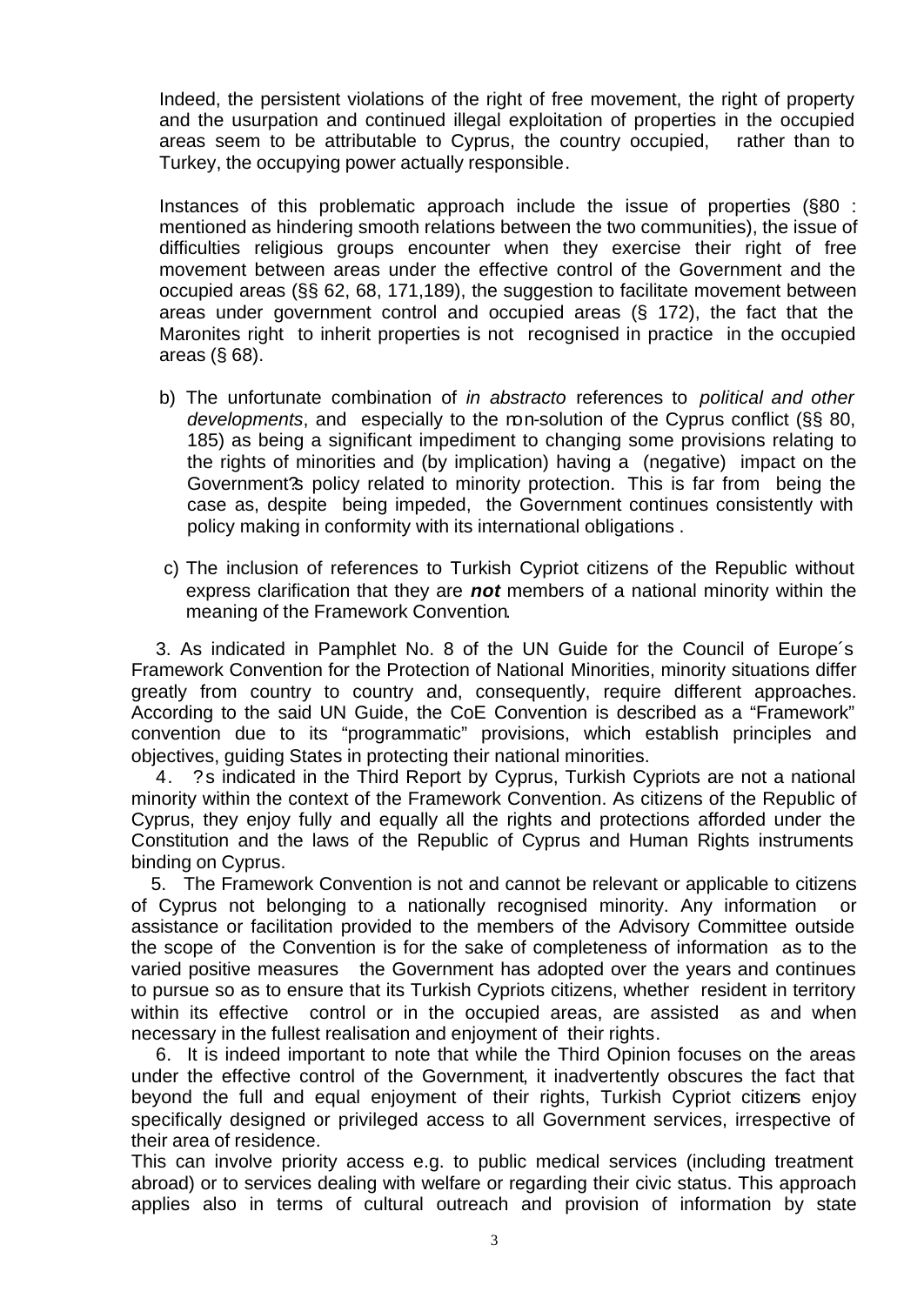broadcasting media, i.e. via regular radio and TV programmes, such as the daily news bulletins in Turkish, the five-times- a week hour-long programme *BIZ-EMEIS* (us), the weekly hour-long programme ´´*Under the same sky´´* and the many other bicommunal or targeted radio, TV and all Cypriot cultural events which promote rapprochement and the shared vision for a peaceful future for all Cypriots. The prevailing positive situation is not adequately reflected in the Opinion.

## **II. COMMENTS ON RECOMMENDATIONS UNDER THE RUBRIQUE "ISSUES FOR IMMEDIATE ACTION"**

### *Take adequate measures to ensure, during the population census in 2011 and other forthcoming processes, effective implementation of the principle of self identification, especially in respect of the Armenians, the Latins and the Maronites, as well as the Roma;*

 7. According to the Statistical Service of Cyprus - (CYSTAT), self identification aspects have been incorporated in the statistical tools that will be used for the census in 2011.

Information regarding religion, citizenship and languages will be collected through a computerised questionnaire. The questions will be posed to all residents of the Republic irrespective of their nationality and will be neither leading questions, nor limited to specific groups of respondents.

# *Take urgent action to combat and sanction effectively all forms of discrimination and intolerance including misconduct by members of the police force;*

 8. The reference (§93 of the Opinion ) that the criminal law provisions in force only include protection against incitement to discrimination, hatred or ethnic and racial violence is inaccurate. In addition to these acts, the following are also criminal offences under the Elimination of All Forms of Racial Discrimination (Approval) Law (11(III)/92 and 28(III)/99), the Criminal Code (Cap.154), the Equal Treatment in Occupation and Work Law (58(I)/2004), and the Equal Treatment (Racial and Ethnic Origin) Law(59(I)2004):

- a) Establishment or participation in organisations promoting organised propaganda or activities aiming at racial discrimination;
- b) Public expression of ideas (orally or through the press, document, pictures or by any other means) insulting to persons or groups by reason of their racial or ethnic origin, or their religion;
- c) Refusal to supply goods or services by reason of a person´s racial or ethnic origin, or their religion, or subjecting their supply to conditions relating to racial or ethnic origin, or religion<sup>1</sup>;
- d) Commission of acts in public with intent to promote enmity between the Communities or the Religious Groups, on account of race, religion, colour or gender;

l

 $1$  Conduct referred to in paragraphs a, b, and c is criminalised under the Elimination of All Forms of Racial Discrimination (Approval) Laws (11(III)/92 and 28(III)/99). Conduct under paragraph a carries imprisonment for up to 2 years or a fine up to €1708 or both. Conduct under paragraph b carries imprisonment for up to 1 year or a fine up to  $\epsilon$ 854 or both. Conduct under paragraph c carries imprisonment for up to 1 year or a fine up to  $\epsilon$ 683 or both.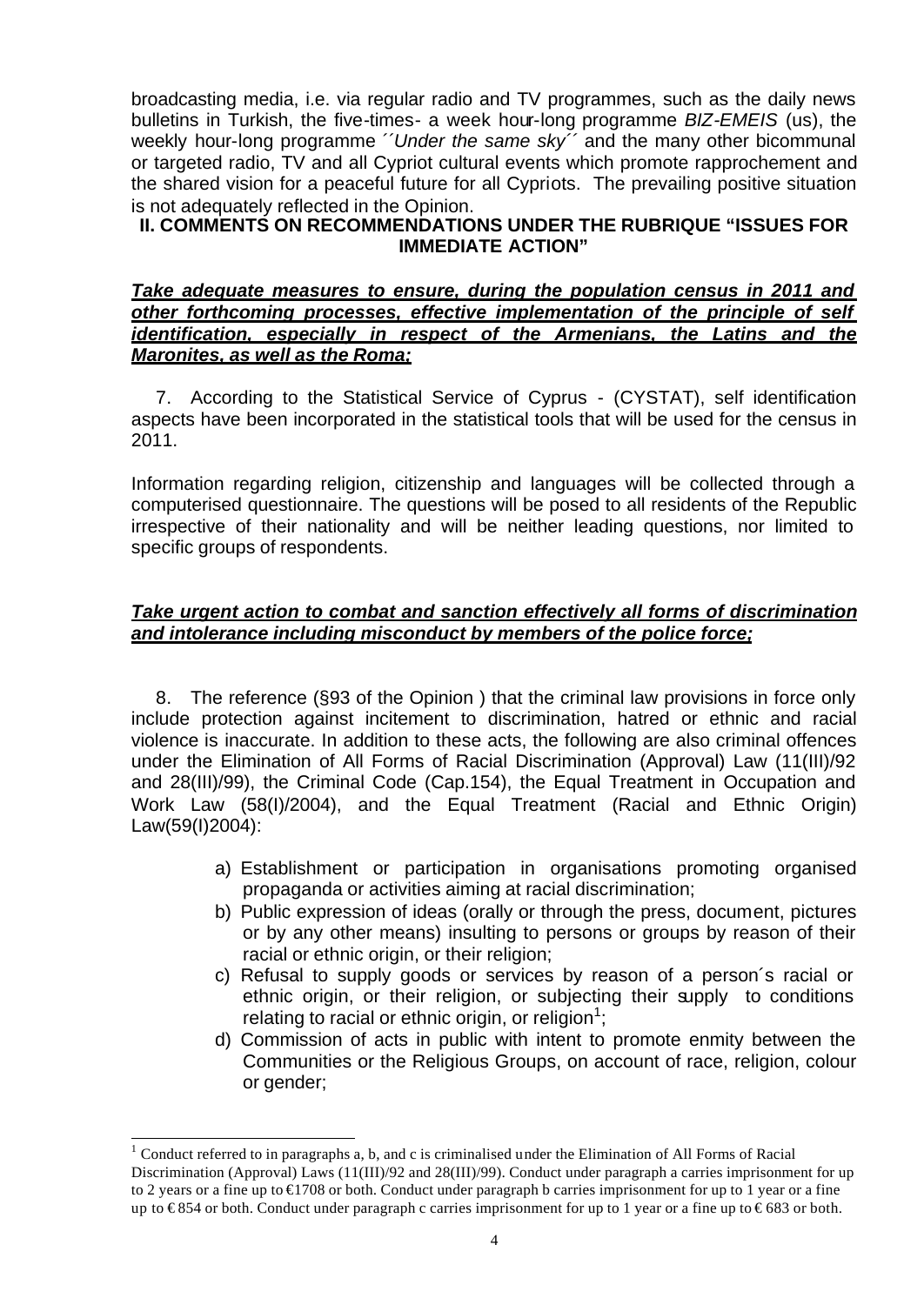- e) Causing the inhabitants by any manner to engage in any acts of violence against each other or mutual discord, or cultivating a spirit of intolerance<sup>2</sup>;
- f) Any direct or indirect discrimination in the employment sector, (such as access to work) on account of inter alia race, ethnic origin, religion, or convictions<sup>3</sup>;
- g) Any direct or indirect discrimination in education, social protection, medical treatment and access to goods and services on account of race and ethnic origin<sup>4</sup>;

 9. A bill for implementing the (European Union) Council Framework Decision (2008/913/ JHA) of 28 November 2008 on Combating Certain Forms and Expressions of Racism and Xenophobia by means of Criminal Law, provides expressly that in imposing sentences the courts may take into account racist and xenophobic motives (§96).

 10. Once the Police Complaints Authority has completed an investigation file (containing all witness statements and other evidential material), it is transmitted to the Attorney-General for evaluation of the evidence collected and decision on the institution of criminal proceedings. If he decides on the institution of criminal proceedings the case will be taken to court on the basis of the evidence collected by the Authority. If the Attorney - General considers that further evidence must be collected before a decision can be taken, the file is referred back to the Authority for further investigation and upon its completion it is again transmitted to the Attorney - General for his evaluation and decision on institution of criminal proceedings (§ 94).

In cases where, upon the completion of an investigation the Police Complaints Authority considers that a disciplinary offence has been committed, there is express provision in the relevant  $\text{Law}^5$  obliging the Police to proceed directly with disciplinary proceedings against the police members concerned without any other further investigation of the matter. The disciplinary case proceeds on the basis of the evidence collected during the investigation by the Authority.

The Authority may decide to refer to the Attorney- General or the Chief of the Police, as the case may be, only complaints concerning acts by members of the Police which do not fall within its competences<sup>6</sup> (i.e. because they do not concern human rights violations). Complaints respecting acts over which the authority does not have competence must be referred for further action by the Attorney - General, where they may constitute criminal offences, or to the Chief of Police, where they may constitute disciplinary offences, or to both, where they may constitute both criminal and disciplinary offences.

l

<sup>&</sup>lt;sup>2</sup> Conduct referred to in paragraphs d and e is criminalised under the Criminal Code (Cap.154). Conduct under paragraph d carries imprisonment for up to 5 years. Conduct under paragraph e carries imprisonment for up to 1 year or a fine up to  $\epsilon$ 1.708 or both, and if committed by a body corporate a fine up to  $\epsilon$ 5.125.

 $3$  This is criminalised by the Equal Treatment in Occupation and Work Law (58(I)/2004) and carries imprisonment for up to 6 months or a fine of up to  $66.834$  or both. If the offence is committed by gross negligence the relevant fine is up to €3.417. The same penalties are applicable if the offence is committed by a legal person and in case its chairman, director, secretary or other similar officer has consented, collaborated in or acquiescence to the offence, he is also liable to the same penalties, but in such a case the legal person is only liable to a fine of up to €1.960or up to €6.834 if the offence by the officer was committed by gross negligence.

 $4$ <sup>T</sup>his is criminalised by the Equal Treatment (Racial and Ethnic Origin) Law (59(I)2004) and carries the same

penalties as in footnote 3 above.<br>  $5 \text{ Section } 17(1)$  of Level  $0(1)/2006$ Section 17(1) of Law 9(I)/2006

 $6$  Section 16(1)(a) of the Law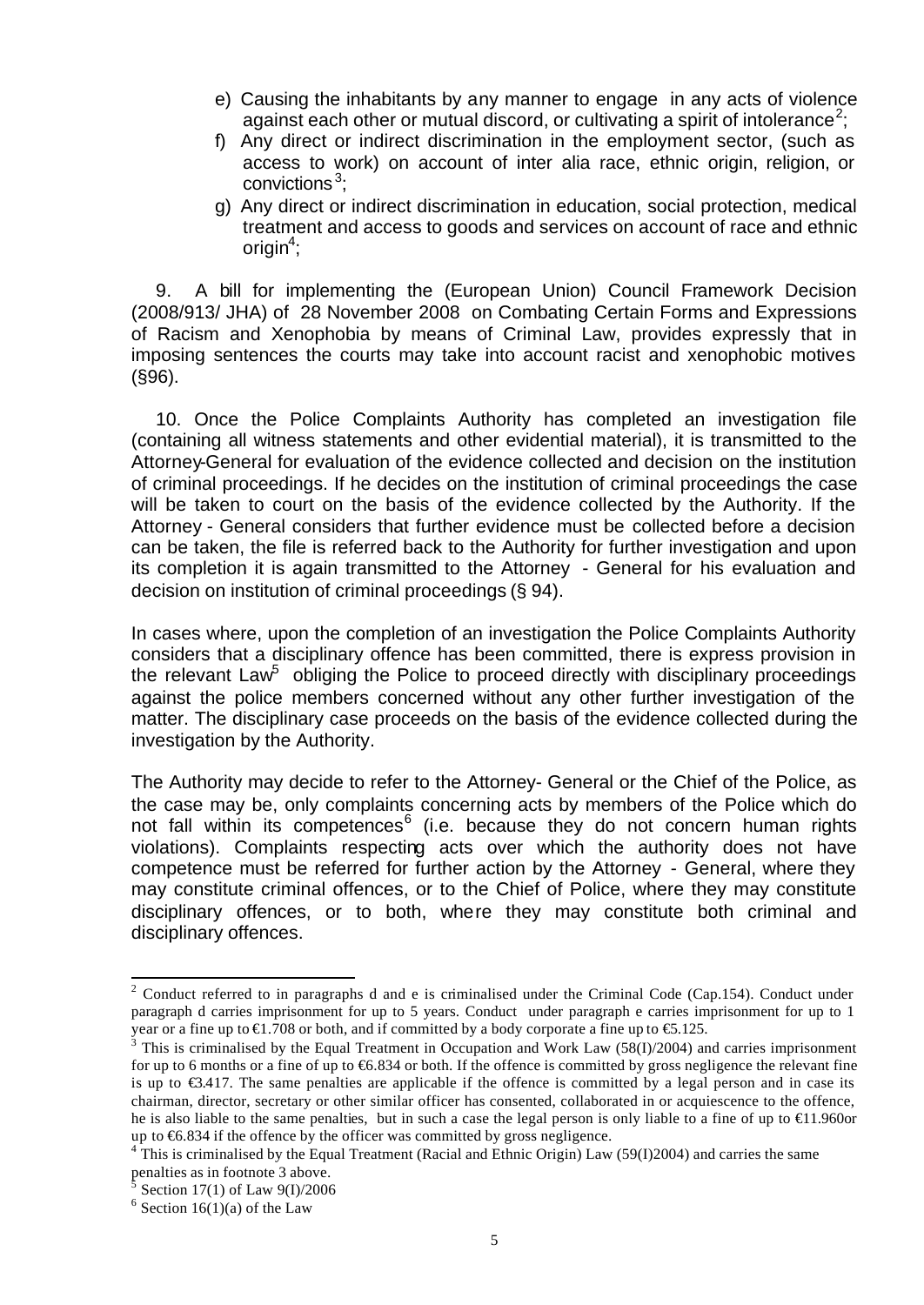11. By orders of the Chief of Police (Circular No CID/432/1(IV), dated 05/01/2001), under the title "Handling of Cases Involving Racism", all offences and/or incidents with a racial motive shall be investigated by a Police Sergeant or higher ranking Officer and the investigation shall be monitored and coordinated by the local divisional Assistant Police Commander in charge of Operations. (§95)

### *Take additional measures to provide a more adequate response to the educational needs of the Armenians, the Latins and the Maronites, in particular as regards the availability of teaching materials and qualified teachers; provide the support needed to enable adequate minority language teaching for the Armenians and the Maronites.*

 12. In-service training for the teachers for Armenian Language, especially designed and implemented for the educators working at the NAREG Schools, will be arranged by the Paedagogical Institute, in the academic year 2010-11.

An open call for proposals will be launched in order to ensure involvement of the best qualified academic staff / practitioners (including Armenians of the Diaspora) in the materialisation of the in-service training programme. The Government will cover all financial costs.

 13. As regards the educational needs of the Maronite Community, the informal teaching of Cypriot Maronite Arabic –CMA- (since the Action Plan for the codification and the revitalisation of the language is at early stages), is currently under examination by the Division of Primary Education of the Ministry of Education and Culture (MOEC) which is formulating the new policy in collaboration with representatives of the Maronite Community.

Regarding the training of teachers as well as the production of teaching materials, specific suggestions are included in the proposed Action Plan. The Government supports the relevant efforts of the Maronite Community and encourages it to take initiatives towards the realisation of this project and to also submit any proposals it deems useful.

Unofficial instruction material is currently used for the instruction of CMA during the voluntary schedule of the St. Maronas School. The material was designed and developed by Maronite teachers that have little or no experience in developing curricula and syllabuses.

However, in order for the MOEC to adopt it, it has to be officially assessed by an independent expert. The MOEC has asked the Representatives of the Community to designate an expert academic in order to conduct the assessment and awaits their response.

# **III. COMMENTS ON RECOMMENDATIONS UNDER THE RUBRIQUE "FURTHER RECOMMENDATIONS"**

*Re-examine, in the light of the principle of free self-identification and in view of any subsequent revision of the Constitution, the obligation of the Armenians, the*  **Latins and the Maronites to affiliate themselves with either the Greek Cypriot** *Community or the Turkish Cypriot Community, as well as their statutory obligation to vote to elect their representative in Parliament;*